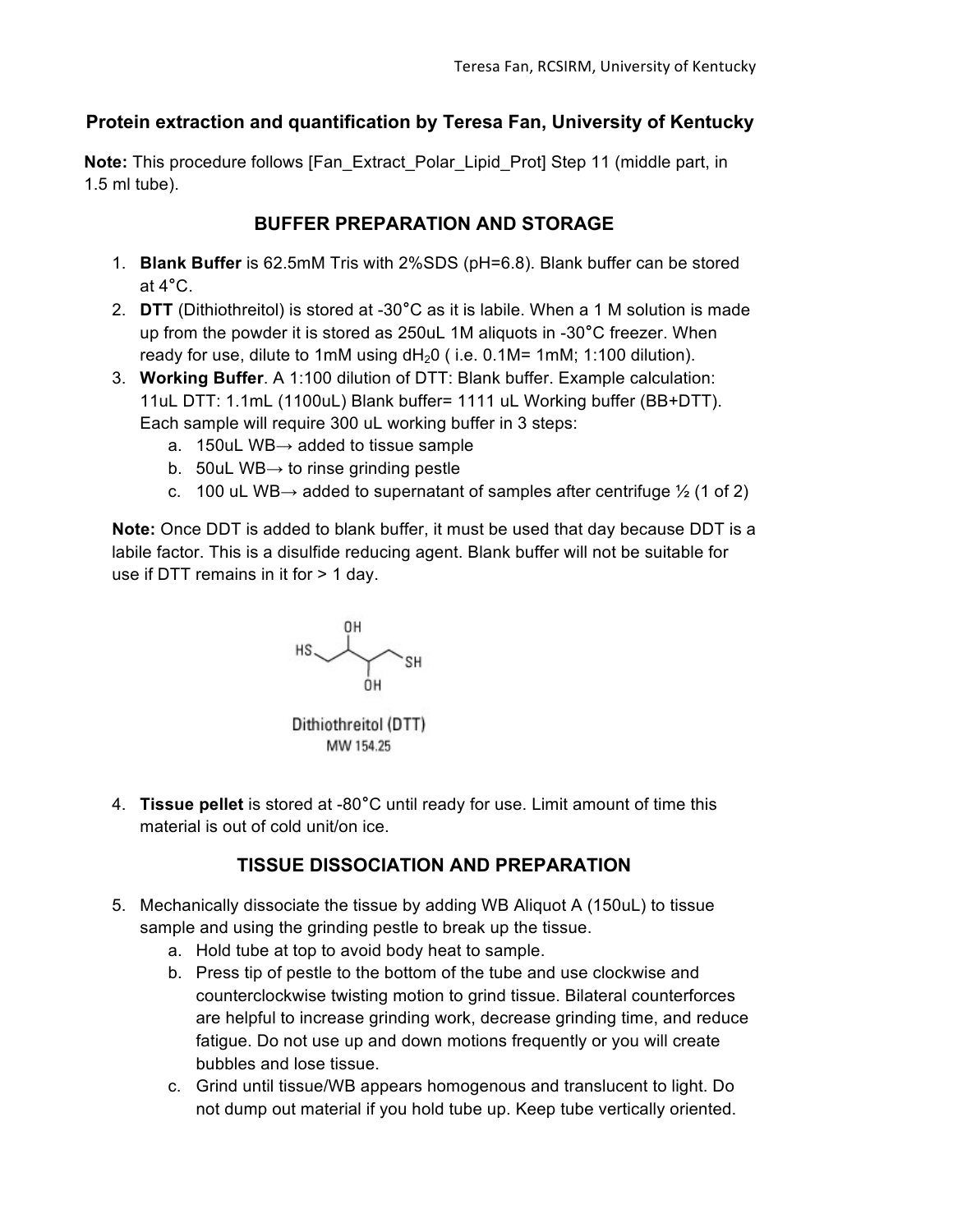- 6. Vortex dissociated tissue sample for about 3 seconds
- 7. Use WB Aliquot B (50uL) to rinse the pestle.
	- a. Dribble rinse on the bottom third of the shaft of the pestle and allow it to run down pestle into the sample
	- b. Scrape pestle on side of tube repeatedly (including the ridge of the pestle) to ensure all tissue sample is returned to tube.
	- c. Place dissociated sample back on ice. Label pestle according to sample number and place it in ice as well, not allowing it to touch anything. You will use it again.

**Note:** samples should be kept on ice unless you are directly handling them.

- 8. Centrifuge to extract the protein at 4° C, 14,000rpm for 20min.
	- a. While samples are under centrifugation, label and weigh tubes intended for supernatant. Make sure that the tube you select will make good contact with the heat block. Weigh the tubes on the 4 place balance, setting the tare to zero before each and recording as "Protein ext tare (g)" in your spreadsheet.
	- b. Also a good time to turn heating source on to 90-95**°C**.
- 9. Remove samples from centrifuge and place on ice. Transfer the supernatant from the pelleted protein to the weighted tube using fine tip gel loading pipette tips (e.g. USA Scientific, 1022-000). Leave pipette tip in microcentrifuge tube with supernatant to use again.
- 10. Add WB Aliquot C (100uL) to protein pellet in microcentrifuge tube on ice.
	- a. Using labeled matched pestles from step 7, repeat step 5, grinding the protein pellet again to extract all remaining protein.
	- b. Centrifuge at 4° C, 14,000rpm for 20min
	- c. Remove the supernatant from the pelleted protein on ice using pipet tip reserved in step 9 and pool with supernatant collected in step 9.
	- d. Weigh tubes of supernatent and record weights as "g  $Tare+Ext$ " in your spreadsheet. Make sure to blot dry tubes prior to weighing them. Determine the difference in the weights as "q protein ext" in the spreadsheet.

**Note:** Pestles can be placed in cleaning solution and save after this step. Keep tissue pellets for future use. Store in -80°C.

#### **DENATURE PROTEINS**

**Note:** Samples should be kept on ice unless you are directly handling them

- 11. Vortex supernatant samples for 3 seconds.
- 12. Heat samples for 10 minutes in dry bath incubator. Do not go longer than that because DTT will degrade. Heat source should be ready by now if you started it in Step 8. Use boiling clamps to prevent condensation from getting into tubes.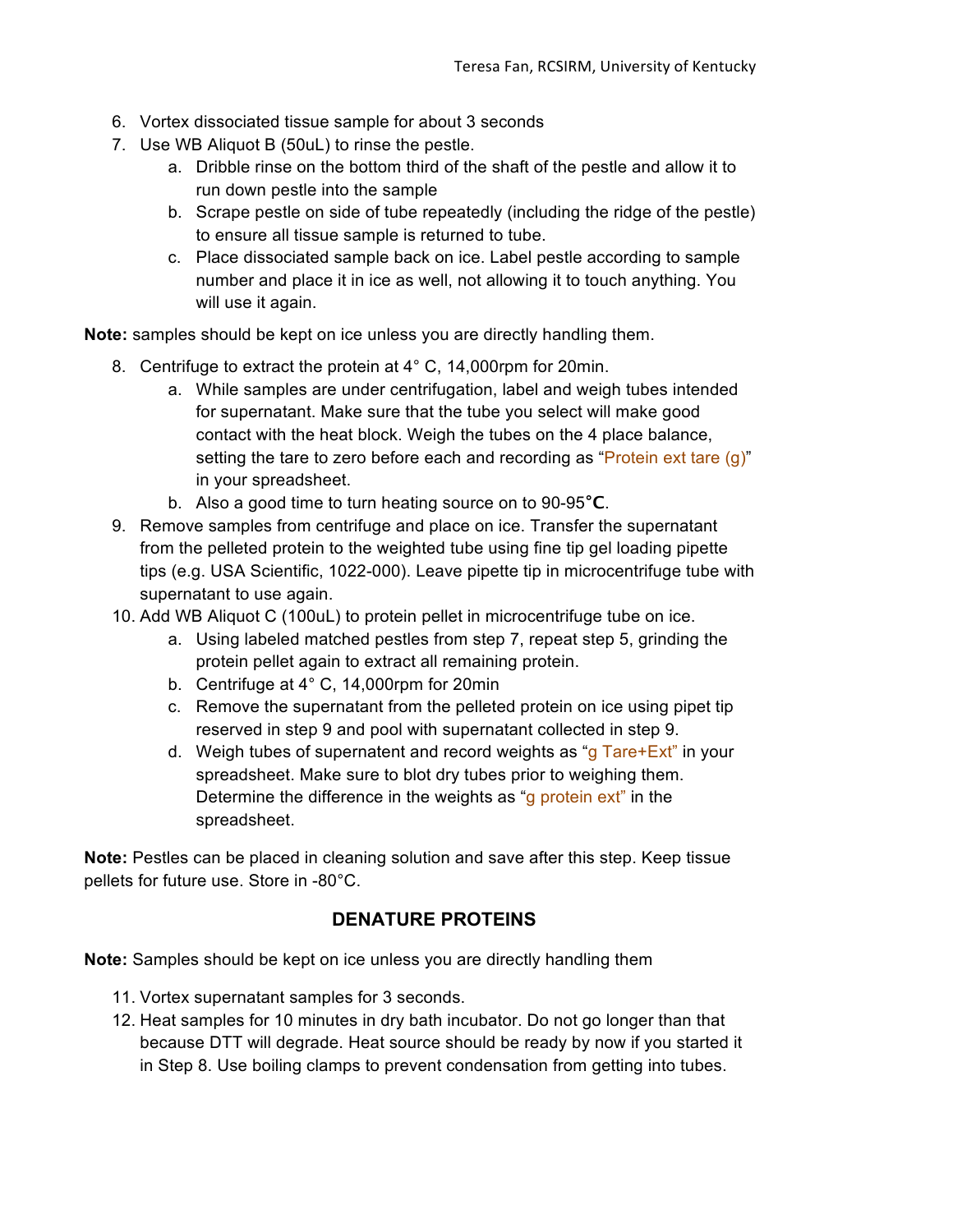(Parafilm and lab tape are acceptable if you can't find clamps. Or use screw cap tubes). After 10 minutes of heating promptly move samples back to ice.

#### **PREPARATION OF BSA REAGENTS AND STANDARDS**

- 13. Prepare BSA standard curve from ampules containing bovine serum albumin (BSA) at 2.0 mg/ml in 0.9% saline and 0.05% sodium azide stored in 4°C.
	- a. To open ampule, tap very lightly to ensure all liquid is at base of ampule. Always use towel to protect your hand when breaking vial.
	- b. Create 7 standards using serial dilution in nanopure water. Example serial dilution follows:
		- I. 2000 ug/mL=  $0.500$ uL; dH<sub>2</sub>0:stock solution (2.0 mg/ml)
		- II.  $1000 \text{ uq/mL} = 250 \text{ uL}:250 \text{ uL}$ ;  $dH_20:\text{stock solution}$  (2.0 mg/ml)
		- III. 500 ug/mL= 250 uL:250 uL ;  $dH<sub>2</sub>0$ : 1000 ug/mL (standard II)
		- IV. 250 ug/mL= 250 uL:250 uL ;  $dH<sub>2</sub>0$ : 500 ug/mL (standard III)
		- V.  $0.125 \text{ ug/mL} = 250 \text{ uL}:250 \text{ uL}$ ;  $dH_20:250 \text{ ug/mL}$  (standard IV)
		- VI.  $0.0625$  ug/mL= 250 uL:250 uL ; dH<sub>2</sub>0: 0.125 ug/mL (standard V)
		- VII. Blank=  $1,000$  uL dH<sub>2</sub>0 ; none
- 14. Prepare Compatibility Solution by puncturing foil over one of the small vials on the tray with clean pipette tip. Add 100 uL  $dH_2O$ ; Pipette this solution up and down gently 15-20x to ensure that it is dissolved. Transfer this to a microfuge tube on ice.
- 15. Prepare the BSA Working solution by combining 50:1 (Reagent A:Reagent B) in an appropriate vial on ice. Example calculation for mixing ratio:  $3ml A + 60 ul B$ .

**Note:** BCA™ Reagent A=sodium carbonate, sodium bicarbonate, bicinchoninic acid and sodium tartrate in 0.1 M sodium hydroxide; BCA™ Reagent B= 25 ml, containing 4% cupric sulfate. Purpose of these reagents: BCA, or bicinchoninic acid, is used for the colorimetric detection and measurement of protein. The purple color change you will notice is due to the chelation of 2 BCA with 1 Cu+. In a basic environment (created by these reagents), protein reduces Cu++ to Cu+. The Cu+ with the BCA makes a water soluble complex that absorbs at 562 nm and works with protein concentrations over a large range.

#### **SAMPLE/REAGENT LOADING AND ANALYSIS**

- 16. Dilute those samples requiring dilution with Working Buffer. After dilution, spin tube briefly before using.
- 17. Load standards to a clean 386 will plate. Pipette two rows of standards. You will use the average of two independent readings for quantification! Add 3 uL of each standard. Begin with the blank and pipette each standard twice, working from least to most concentrated. (Ex. Row A1-7; Row B 1-7 would be your respective standards).